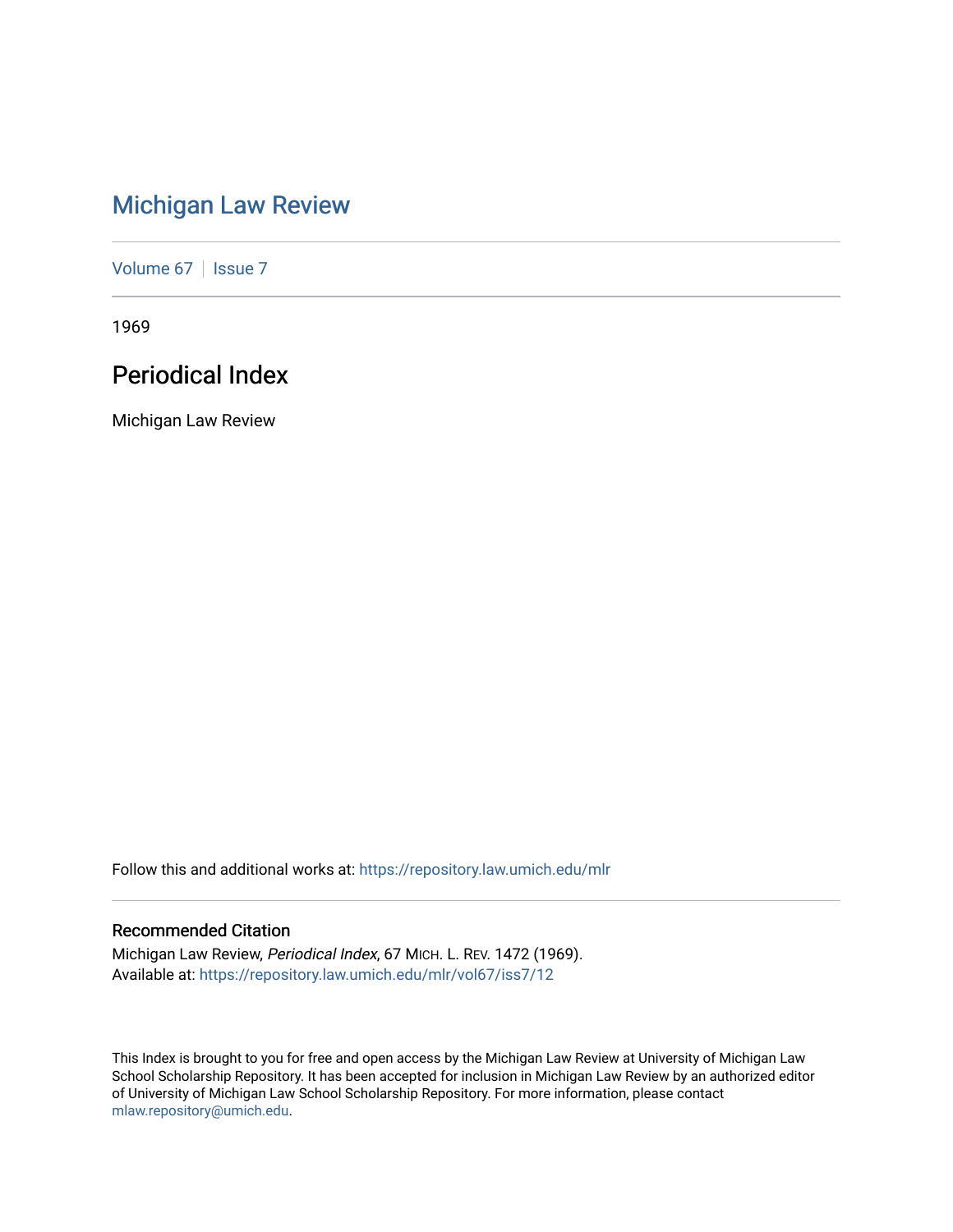### **PERIODICAL INDEX**

This inde.x includes *articles, comments* and some of the longer *notes* and *recent developments* which have appeared in leading law reviews since the publication of the last issue of this *Review*. (a) indicates a leading article.

Review boards in the administrative process. (a) James 0. Freedman. 117 U. Pa. L. Rev. 546-79 (Feb.).

Wyman-Gordon and the Excelsior rule. 117 U. Pa. L. Rev. 621-33 (Feb.).

#### .ADOPTION

Adoption of adults; a family law anomaly. (a) Walter Wadlington. 54 Cornell L. Rev. 566-86. (April).

### ANTITRUST LAW

Aid-financed transactions and the Sherman act. 69 Colum. L. Rev. 525-32 (March).

Alabama Power Company v. Alabama Electric Cooperative: rural electrification and the antitrust laws-irresistible force meets immovable object. 55 Va. L. Rev. 325-61 (March).

Proximate cause as a limitation on the scope of section 4 of the Clayton Act. 44 N.Y.U. L. Rev. 160-81 (March).

The scope of antitrust and other economic regulatory policies. (a) Donald F. Turner. 82 Harv. L. Rev. 1207-45 (April).

### **BANKRUPTCY**

The treatment of uniform commercial code proceeds in bankruptcy: a proposed redraft of section 9-306. (a) Carl F. Gillombardo, Jr. 38 U. Cin. L. Rev. 1-32 (Winter).

#### **BROKERS**

### See *Real Estate Agents.*

#### CITIZENS AND CITIZENSHIP

Acquisition of foreign citizenship: the limits of Afroyim v. Rusk. 54 Cornell L. Rev. 624-36 (April).

### CIVIL DISOBEDIENCE

Justice Fortas on dissent and civil disobedience: heretic or hero?--a little bit of both. 1969 Wis. L. Rev. 218-31.

### CIVIL PROCEDURE

See also *Evidence, Federal Jurisdiction, International Law.* 

Civil procedure-federal rule 23-minuteness of individual's claim with respect to that of the class he seeks to represent

.ADMINSTRATIVE LAw does not determine adequacy of repre• sentation. 44 N.Y.U. L. Rev. 198-206 (March).

### CIVIL RIGHTS

See also *Constitutional Law, Employer & Employee, International Law, Real*  Property: Covenants.

The civil rights act of 1866, its hour come round at last: Jones v. Alfred H. Mayer Co. (a) Robert L. Kohl. 55 Va. L. Rev. 272-302 (March).

### COLLATERAL ESTOPPEL

The use of collateral estoppel against the accused. 69 Colum. L. Rev. 515-24 (March).

### COMMERCIAL LAW

See *Consumer Credit, Uniform Commercial Code.* 

### **COMPUTERS**

Computer program protection: the need to legislate a solution. 54 Cornell L. **Rev.**  586-610 (April).

Personal privacy in the computer age: the challenge of a new technology in an information oriented society. (a) Arthur R. Miller. 67 Mich. L. Rev. 1089-246 (April).

### CONSTITUTIONAL LAW

See also *Citizens & Citizenship, Civil Disobedience, Civil Rights, Criminal Pro• cedure, Elections, Indians, Judicial Review, Juries, Obscenity, Real Property: Covenants.* 

The "new" thirteenth amendment: a preliminary analysis. 82 Harv. L. Rev. 1294-322 (April).

The political question doctrine and the power of federal courts to determine the qualifications of a member of a legislative body. 38 U. Cin. L. Rev. 155-74. (Winter).

#### CONSTITUTIONAL LAW: FOREIGN

Constitutional adjudication without a constitution: the case of Israel. (a) Jeffrey M. Albert. 82 Harv. L. Rev. 1245-66 (April).

Constitutions in independent, anglo• phonic, sub-Saharan Africa: form and legitimacy. (a) Robert B. Seidman, 1969 Wis. L. Rev. 83-128.

[1472]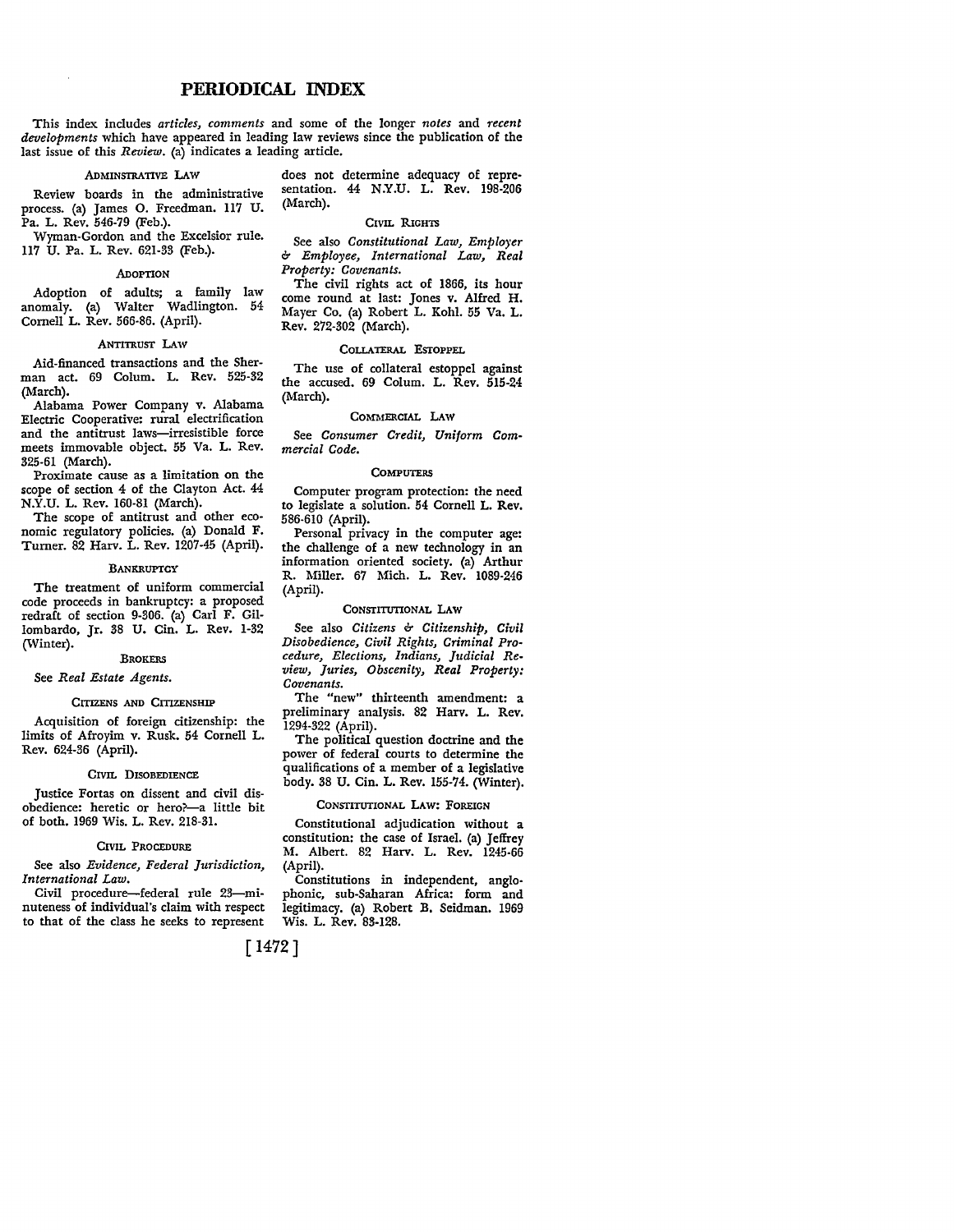#### CONSUMER CREDIT

Symposium: Consumer Credit Reform. Foreword. Clark C. Havighurst; Consumer credit in the affiuent society. David Caplo• vitz; Legislative control of consumer transactions. Paul R. Moo; The new law of finance charges: disclosure, freedom of entry, and rate ceilings. Robert W. Johnson; Integrating the UCCC and UCClimitations on creditors' agreements and practices. William E. Hogan; Revolving credit and credit cards. Alfred A. Buerger; The regulation of consumer credit insurance. Frederick G. Davis, Wayne E. Etter, Harry Blythe, and Peter F. Freund; Administration and enforcement under the uniform consumer credit code. Barbara A. Curran; The impact of the uniform consumer credit code upon the market for consumer installment credit. Robert P. Shay; The new federal attack on the loan shark problem. Walter D. Malcolm and John **J.** Curtin, Jr. 33 Duke L. J. 640-785 (Autumn).

Symposium: Consumer Credit Reform-Part I. Gesture and reality in consumer credit reform. Homer Kripke; The uniform consumer credit code: a critical analysis. J. Barry Harper; Consumer class actions under recent consumer credit legislation. Richard F. Dole, Jr.; Bleak House 1968: a report on consumer test litigation. Philip G. Schrag. 44 N.Y.U. L. Rev. 1-160. (March).

The uniform consumer credit code: an economist's view. (a) Robert P. Shay. 54 Cornell L. Rev. 491-524 (April).

#### **CONTRACTS**

See also *Real Estate Agents, Real Property.* 

Contracts-consideration-inadequacy of consideration as a factor in determining unconscionability under section 2-302 of the uniform commercial code. 67 Mich. L. Rev. 1248-59 (April).

The renaissance of good faith in contracting in Anglo-American law. (a) Ralph A. Newman. 54 Cornell L. Rev. 553-66 (April).

#### **CORPORATIONS**

See also *Income Tax.* 

Control of corporate indemnification: a proposed statute. James H. Cheek, III. 22 Vand. L. Rev. 255-91 (March).

### CRIMINAL LAW

See also *Collateral Estoppel, Criminal Procedure, Evidence, Juries, Medical Jurisprudence.* 

Two laws of penal evolution. (a) Emile Durkheim. 38 U. Cin. L. Rev. 32-62 (Winter).

### CRIMINAL PROCEDURE

Title II of the Omnibus crime control and safe streets act of 1968. 82 Harv. L. Rev. 1392-1404 (April).

### CRIMINAL RESPONSIBILITY

Changing standards for compulsory mental examinations. 1969 Wis. L. Rev. 270-83.

### CUSTOMARY LAW

Some realism about customary lawthe West African experience. (a) Gordon R. Woodman. 1969 Wis. L. Rev. 128-53.

### **ECONOMICS**

### See *Antitrust Law.*

#### **ELECTIONS**

Constitutional Law-equal protectionproperty ownership qualifications on the right to vote in special municipal elections. 67 Mich. L. Rev. 1260-70 (April). Ownership of land as a prerequisite to the right to vote: equal or unequal protection? 117 U. Pa. L. Rev. 594-602 (Feb.).

#### EMINENT DOMAIN

"Just compensation" for lessor and lessee. John D. Johnston, Jr. 22 Vand. L. Rev. 293-320 (March).

### EMPLOYER AND EMPLOYEE

Marital restrictions on stewardesses: is this any way to run an airline? 117 U. Pa. L. Rev. 616-21 (Feb.).

### EQUAL PROTECTION

See *Elections, Urban Renewal.* 

### EVIDENCE

The uniformity-conformity dilemma facing draftsmen of federal rules of evidence. (a) Jack B. Weinstein. (Appendix, by Paul Sherman) 69 Colum. L. Rev. 353- 95 (March).

#### **FAMILY !.Aw**

### See *Adoption.*

### FEDERAL JURISDICTION

Federal courts-diversity jurisdictionstate court appointment of nonresident guardian held insufficient to create diversity of citizenship. 44 N.Y.U. L. Rev. 212-20 (March).

Long-arm jurisdiction in federal courts.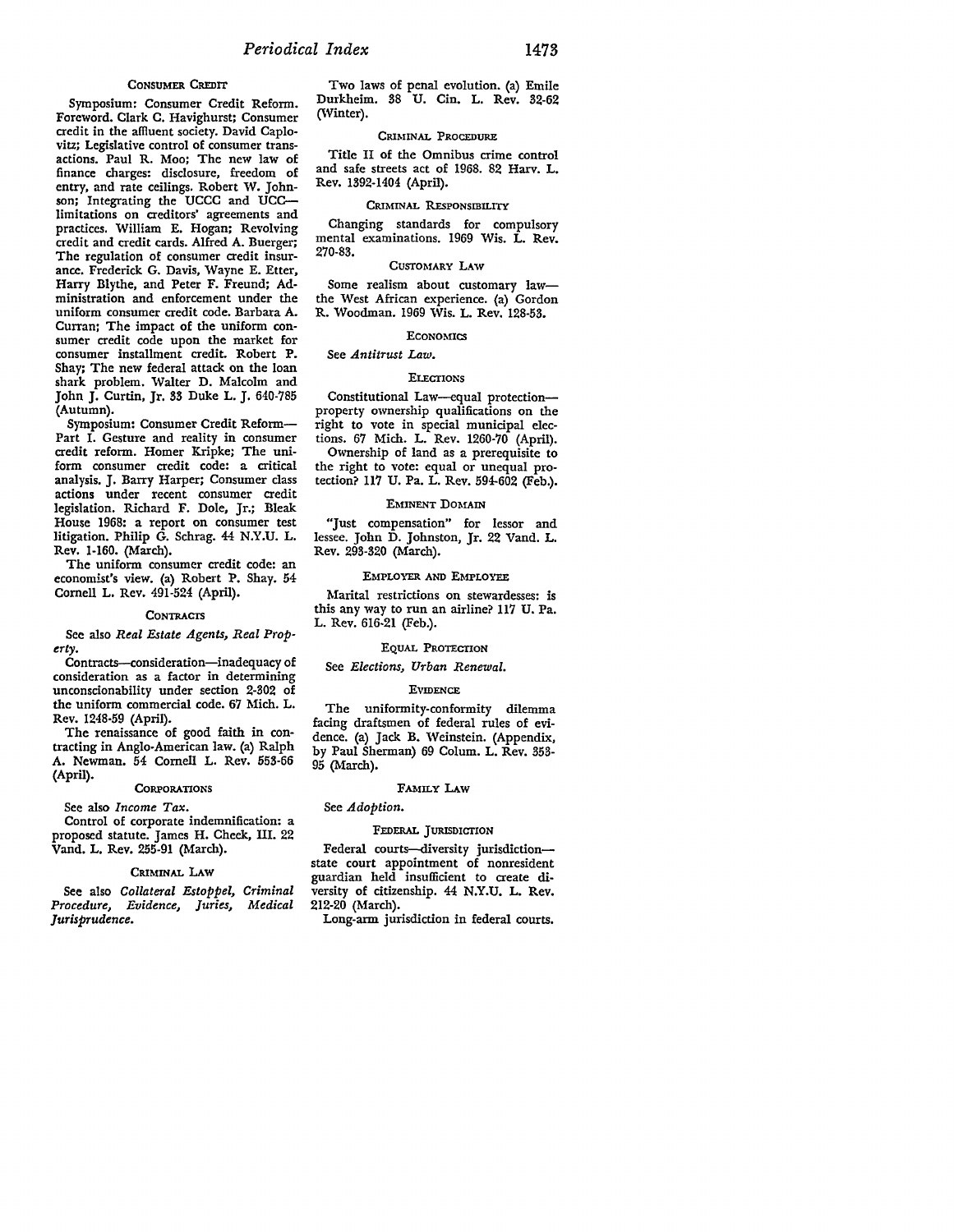(a) G. W. Foster, Jr. 1969 Wis. L. Rev. 9-51.

FEDERAL RULES OF CIVIL PROCEDURE See *Civil Procedure.* 

### FOREIGN LAW

See *Constitutional Law: Foreign.* 

#### GOVERNMENT CONTRACTS

See *Unemployment.* 

### HISTORICAL MONUMENTS

La Recherche du Temps Perdu: legal techniques for preservation of historic property. 55 Va. L. Rev. 302-25 (March).

#### HOUSING

See also *Civil Rights, Real Property: Covenants.* 

Turnkey public housing in Wisconsin. 1969 Wis. L. Rev. 231-53.

#### INCOME TAX

"Open" transactions in federal income taxation. 38 U. Cin. L. Rev. 62-96 (Winter).

Section 351 of the internal revenue code and "midstream" incorporations. 38 U. Cin. L. Rev. 96-ll5 (Winter).

#### INDIANS

The Indian bill of rights and the constitutional status of tribal governments. 82 Harv. L. Rev. 1343-74 (April).

### INJUNCTIONS

### See *Labor Law.*

### INTERNATIONAL LAW

The common market judgments convention and a Hague conference recommendation: what steps next? Kurt H. Nadelmann. 82 Harv. L. Rev. 1282-94 (April).

Rethinking international human rights: some basic questions. 1969 Wis. L. Rev. 171-218.

### **ISRAEL**

See *Constitutional Law: Foreign.* 

### JUDICIAL REVIEW

Doctor Bonham's case: statutory construction or constitutional theory? (a) Raoul Berger. II7 U. Pa. L. Rev. 521-46 (Feb.).

### **JURIES**

Jury selection: the need for statutory reform in Minnesota. 54 Minn. L. Rev. 977-1004 (April).

Trial by jury in criminal cases. 69 Colum. L. Rev. 419-71 (March).

### JURISDICTION

### See *Federal Jurisdiction.*

### LABOR LAW

See also *Public Employee Unionism.*  An analysis of third-party community pressures and their effect upon union organizational activities. 22 Vand. L. Rev. 322-58 (March).

Labor Law-judicial review of grievance committee decisions-procedural inadequacy in grievance procedure justifies judicial review of the reasonableness of grievance committee's decision. 55 Va. L. Rev. 368-77 (March).

Labor relations-consumer picketing under section 8(b)(4)(ii)(B) of the national labor relations act. 67 Mich. L. Rev. 1270-77 (April).

Temporary injunctions under section IO(j) of the Taft-Hartley act. 44 N.Y.U. L. Rev. 181-98 (March).

### MEDICAL JURISPRUDENCE

Patient selection for artificial and transplanted organs. 82 Harv. L. Rev. 1322-43 (April).

SYMPOSIUM: THE RIGHT TO TREATMENT, Introduction. Foreword. David L. Bazclon; Right to treatment: the responsibility of the courts. Stephen M. Goodman: Treatment denied-the case of Arnold H. Marman. Stephen B. Rosenberg; Nonmedical judgement of medical matters. Dale C. Cameron; The right to health. Thomas S. Szasz; A rationale for the right. Morton Birnbaum; A practicing lawyer views the right to treatment. Charles R. Halpern; Psychiatry and the utility of the traditional criminal law approach to drunkenness offenses. L. S. Tao; Criminal Responsibility and the right to treatment for intoxication and alcoholism. Peter Barton Hutt and Richard A. Merrill; Can the right to treatment remedy the ills of the juvenile process. Nicholas N. Kittrie; Right to treatment inside out. Patient No. A-25738. 44 Geo. L.J. 673-922 (March).

### MICHIGAN LAW

1968 Annual Survey of Michigan law: A Symposium. Articles by Frank S. Sengstock, Robert E. Childs, Friedrich K. Juenger, John E. Glavin, Edward M. Wise, Wolfgang Hoppe, Theodore Sachs, Burns Stanley and Edward W. Tunstall, A. L. Zwerdling and Michael Adelman,